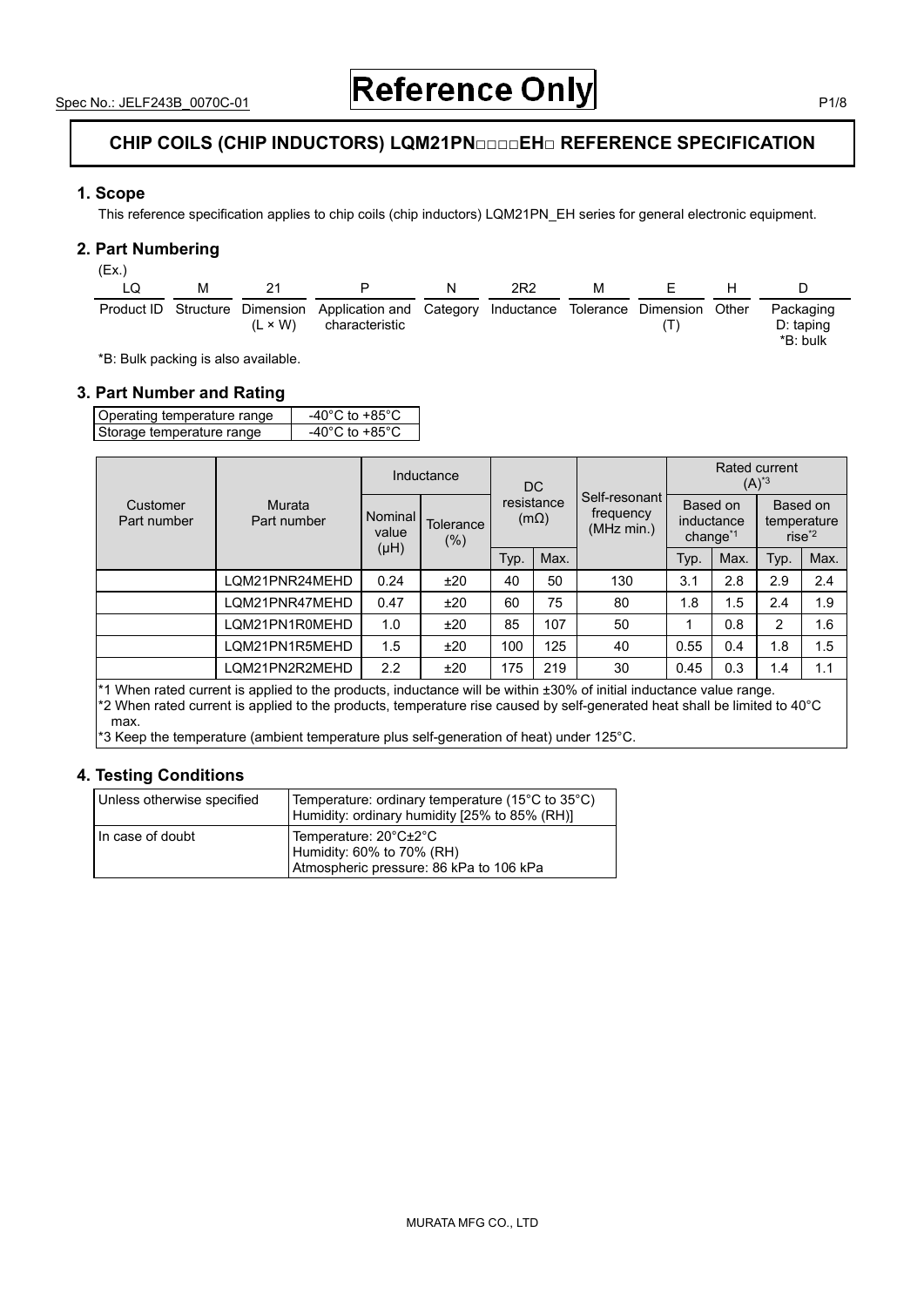# Spec No.: JELF243B\_0070C-01 **Reference Only**

#### **5. Appearance and Dimensions**





 $(in m<sub>m</sub>)$ 

Unit mass (typical value): 0.010 g

#### **6. Marking**

No marking.

#### **7. Electrical Performance**

| No. | ltem                           | Specification           | Test method                                                                                                                                                                                                                                                                                                                |
|-----|--------------------------------|-------------------------|----------------------------------------------------------------------------------------------------------------------------------------------------------------------------------------------------------------------------------------------------------------------------------------------------------------------------|
| 7.1 | <b>Inductance</b>              | Meet chapter 3 ratings. | Measuring equipment: Keysight 4294A or the equivalent<br>$(1 \text{ mA})$<br>Measuring frequency: 1 MHz                                                                                                                                                                                                                    |
|     | 7.2 IDC resistance             | Meet chapter 3 ratings. | Measuring equipment: digital multimeter<br>Measuring circuit:<br>Digital multimeter<br><b>SW</b><br><b>Terminal 2</b><br>Terminal 1<br>Measure with the product set to terminal 2 and the switch<br>pressed (open between a and b). When setting or<br>removing the product, press the switch to short between a<br>and b. |
|     | 7.3 Self-resonant<br>frequency | Meet chapter 3 ratings. | Measuring equipment: Keysight 4294A or the equivalent                                                                                                                                                                                                                                                                      |

#### **8. Mechanical Performance**

| No. | Item              | Specification                                                                                 | Test method                                                                                              |
|-----|-------------------|-----------------------------------------------------------------------------------------------|----------------------------------------------------------------------------------------------------------|
| 8.1 | <b>Shear test</b> | No significant mechanical damage or no<br>sign of electrode peeling off shall be<br>observed. | Force application direction:<br>Chip Coll_<br>Substrate<br>Applying force: 10 N<br>Holding time: 5 s±1 s |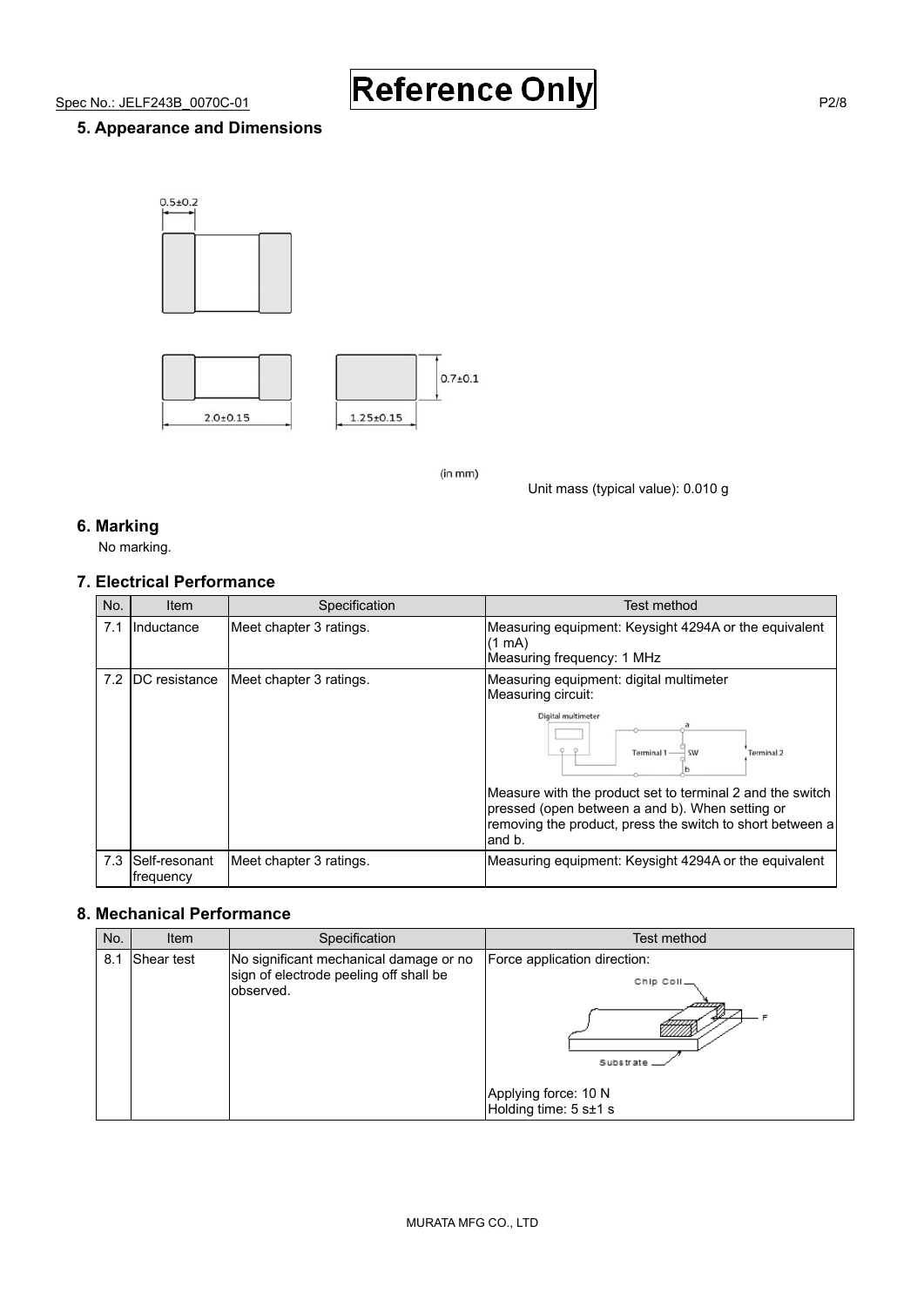## Spec No.: JELF243B\_0070C-01 **Reference Only** P3/8

| No. | Item                            | Specification                                                                                             | Test method                                                                                                                                                                                                                                                                                         |
|-----|---------------------------------|-----------------------------------------------------------------------------------------------------------|-----------------------------------------------------------------------------------------------------------------------------------------------------------------------------------------------------------------------------------------------------------------------------------------------------|
| 8.2 | Bending test                    | No significant mechanical damage or no<br>sign of electrode peeling off shall be<br>observed.             | Test substrate: glass-epoxy substrate (100 mm × 40 mm ×<br>$1.0$ mm $)$<br>Pressurizing speed: 0.5 mm/s<br>Deflection: 2 mm<br>Holding time: 30 s                                                                                                                                                   |
|     |                                 |                                                                                                           | Pressure jig<br>l F<br>२२३०<br>Deflection<br>45<br>45<br>Product                                                                                                                                                                                                                                    |
|     |                                 |                                                                                                           | (in mm)                                                                                                                                                                                                                                                                                             |
| 8.3 | Vibration                       | Appearance shall have no significant<br>mechanical damage.                                                | Oscillation frequency: 10 Hz to 2000 Hz to 10 Hz, for approx.<br>20 min<br>Total amplitude: total amplitude of 3.0 mm or acceleration<br>amplitude of 245 m/s <sup>2</sup> , whichever is smaller<br>Test time: 3 directions perpendicular to each other, 4 h for<br>each direction (12 h in total) |
|     | 8.4 Drop                        | Appearance shall have no significant<br>mechanical damage.                                                | The product shall be dropped so that it falls freely onto<br>concrete or a steel board.<br>Height: 1 m<br>Number of falls: 10 times                                                                                                                                                                 |
| 8.5 | Solderability                   | 90% or more of the outer electrode shall<br>be covered with new solder seamlessly.                        | Flux: immersed in ethanol solution with a rosin content of<br>25(wt)% for 5 s to 10 s<br>Solder: Sn-3.0Ag-0.5Cu solder<br>Pre-heating: 150°C±10°C/60 s to 90 s<br>Solder temperature: 240°C±5°C<br>Immersion time: 3 s±1 s                                                                          |
| 8.6 | Resistance to<br>soldering heat | Appearance: No significant mechanical<br>damage shall be observed.<br>Inductance change rate: within ±30% | Flux: immersed in ethanol solution with a rosin content of<br>25(wt)% for 5 s to 10 s<br>Solder: Sn-3.0Ag-0.5Cu solder<br>Pre-heating: 150°C±10°C/60 s to 90 s<br>Solder temperature: 270°C±5°C<br>Immersion time: 10 s±1 s<br>Post-treatment: left at a room temperature for 24 h±2 h              |

#### **9. Environmental Performance**

The product is soldered on a substrate for test.

| No. | Item                      | Specification                                                                                             | Test method                                                                                                                                                                                                                                                                                |
|-----|---------------------------|-----------------------------------------------------------------------------------------------------------|--------------------------------------------------------------------------------------------------------------------------------------------------------------------------------------------------------------------------------------------------------------------------------------------|
| 9.1 | <b>Heat</b><br>resistance | Appearance: No significant mechanical<br>damage shall be observed.<br>Inductance change rate: within ±30% | Temperature: $85^{\circ}$ C $\pm$ 2 $^{\circ}$ C<br>Test time: 1000 h (+48 h, -0 h)<br>Post-treatment: left at a room temperature for 24 h±2 h                                                                                                                                             |
| 9.2 | l Cold<br>resistance      | Appearance: No significant mechanical<br>damage shall be observed.<br>Inductance change rate: within ±30% | Temperature: $-40^{\circ}$ C $\pm$ 2 $^{\circ}$ C<br>Test time: 1000 h (+48 h, -0 h)<br>Post-treatment: left at a room temperature for 24 h±2 h                                                                                                                                            |
| 9.3 | <b>Humidity</b>           | Appearance: No significant mechanical<br>damage shall be observed.<br>Inductance change rate: within ±30% | Temperature: $40^{\circ}$ C $\pm$ 2 $^{\circ}$ C<br>Humidity: 90% (RH) to 95% (RH)<br>Test time: 1000 h (+48 h, -0 h)<br>Post-treatment: left at a room temperature for 24 h±2 h                                                                                                           |
| 9.4 | Temperature<br>cycle      | Appearance: No significant mechanical<br>damage shall be observed.<br>Inductance change rate: within ±30% | Single cycle conditions:<br>Step 1: -40°C±2°C/30 min±3 min<br>Step 2: ordinary temperature/10 min to 15 min<br>Step 3: +85°C±2°C/30 min±3 min<br>Step 4: ordinary temperature/10 min to 15 min<br>Number of testing: 100 cycles<br>Post-treatment: left at a room temperature for 24 h±2 h |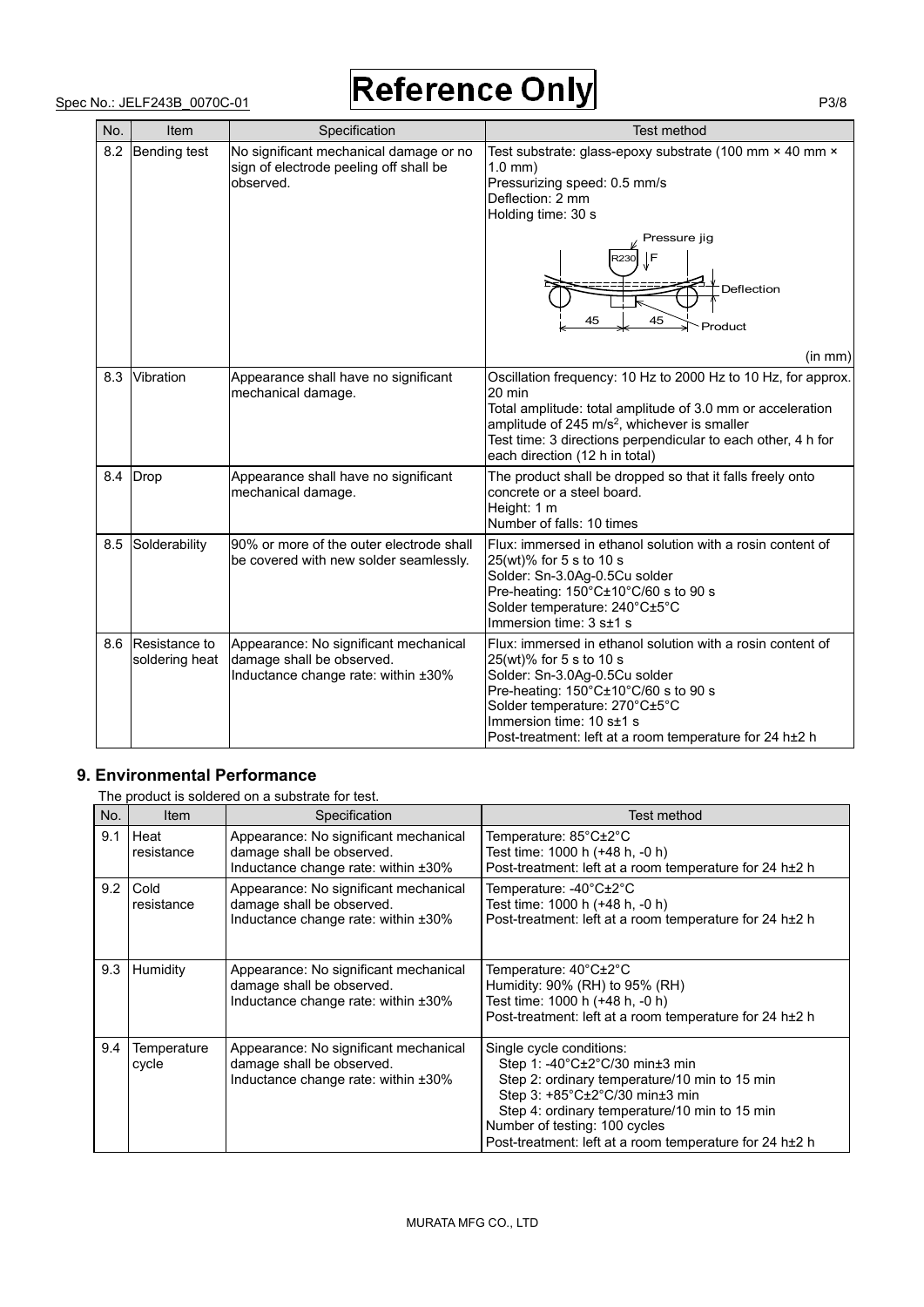Spec No.: JELF243B\_0070C-01 **Reference Only** 

#### **10. Specification of Packaging**

#### **10.1 Appearance and dimensions of tape (8 mm width/paper tape)**



|   | $1.45 \pm 0.05$ |         |
|---|-----------------|---------|
| R | $2.25 \pm 0.1$  |         |
|   | $1.0$ max.      |         |
|   |                 | (in mm) |

#### **10.2 Taping specifications**

| Packing quantity<br>(Standard quantity) | 3000 pcs/reel                                                                                                                                                     |
|-----------------------------------------|-------------------------------------------------------------------------------------------------------------------------------------------------------------------|
| Packing method                          | The products are placed in embossed cavities of a base tape and sealed by a top tape and a bottom<br>tape.                                                        |
| Feed hole position                      | The feed holes on the base tape are on the right side when the top tape is pulled toward the user.                                                                |
| Joint                                   | The base tape and the top tape are seamless.                                                                                                                      |
| Number of missing<br>products           | Number of missing products within 0.1% of the number per reel or 1 pc., whichever is greater, and are<br>not continuous. The specified quantity per reel is kept. |

#### **10.3 Break down force of tape**

| Break down force of top tape    | 5 N min. |
|---------------------------------|----------|
| Break down force of bottom tape | 5 N min. |

#### **10.4 Peeling off force of top tape**

| Speed of peeling off | $300 \text{ mm/min}$                                   |
|----------------------|--------------------------------------------------------|
| Peeling off force    | 0.1 N to 0.6 N (The lower limit is for typical value.) |

165 to 180 degree  $F^{\text{Top}}$  tape **Bottom tape**<br>
Base tape

#### **10.5 Dimensions of leader section, trailer section and reel**

A vacant section is provided in the leader (start) section and trailer (end) section of the tape for the product. The leader section is further provided with an area consisting only of the top tape. (See the diagram below.)

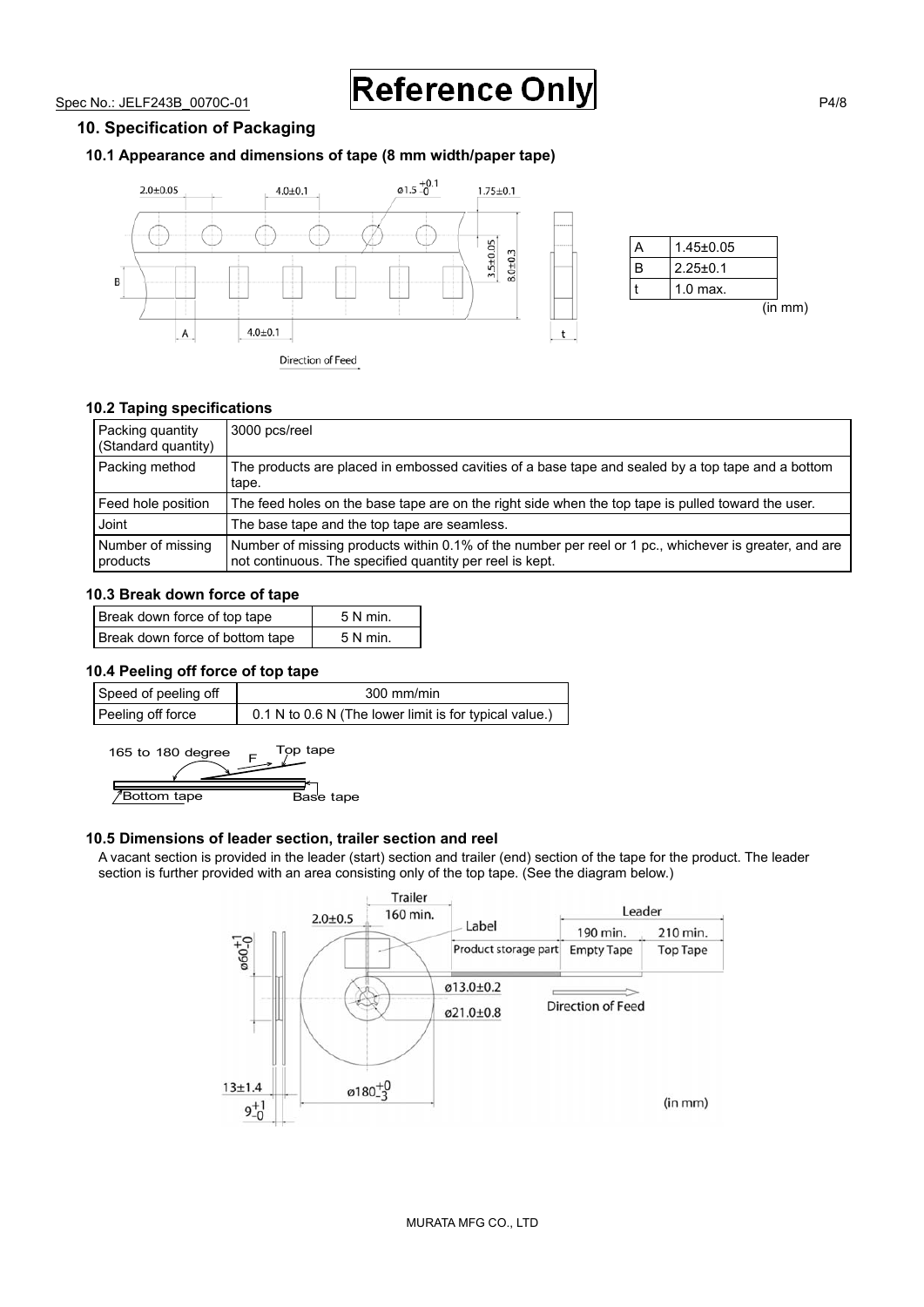$Spec No.: JELF243B$  0070C-01 **Reference Only** 

#### **10.6 Marking for reel**

Customer part number, Murata part number, inspection number (\*1), RoHS marking (\*2), quantity, etc.

| ᄆ<br>(1) | 0000<br>(2) | ◇◇◇<br>(3)        | *1 Expression of inspection No.: (1) Factory code<br>$(2)$ Date<br>First digit: year/last digit of year<br>Second digit: month/Jan. to Sep. $\rightarrow$ 1 to 9, Oct. to Dec. $\rightarrow$ O, N, D<br>Third, Fourth digit: day<br>(3) Serial No. |
|----------|-------------|-------------------|----------------------------------------------------------------------------------------------------------------------------------------------------------------------------------------------------------------------------------------------------|
| ROHS-    |             | $\left( 2\right)$ | *2 Expression of RoHS marking: (1) RoHS regulation conformity<br>(2) Murata classification number                                                                                                                                                  |

#### **10.7 Marking on outer box (corrugated box)**

Customer name, purchasing order number, customer part number, Murata part number, RoHS marking (\*2), quantity, etc.

#### **10.8 Specification of outer box**



|                                                                             | Dimensions of outer box<br>(mm) | Standard reel quantity<br>in outer box (reel) |  |  |
|-----------------------------------------------------------------------------|---------------------------------|-----------------------------------------------|--|--|
| W                                                                           |                                 |                                               |  |  |
| 93<br>186<br>186                                                            |                                 | h                                             |  |  |
| * Above outer box size is typical. It depends on a<br>quantity of an order. |                                 |                                               |  |  |

#### 11. **ACaution**

| Restricted<br>applications | Please contact us before using our products for the applications listed below which require especially high<br>reliability for the prevention of defects which might directly cause damage to the third party's life, body or<br>property. |                                                                                                                    |  |  |
|----------------------------|--------------------------------------------------------------------------------------------------------------------------------------------------------------------------------------------------------------------------------------------|--------------------------------------------------------------------------------------------------------------------|--|--|
|                            | (1) Aircraft equipment                                                                                                                                                                                                                     | (6) Transportation equipment (vehicles, trains, ships, etc.)                                                       |  |  |
|                            | (2) Aerospace equipment                                                                                                                                                                                                                    | (7) Traffic signal equipment                                                                                       |  |  |
|                            | (3) Undersea equipment                                                                                                                                                                                                                     | (8) Disaster/crime prevention equipment                                                                            |  |  |
|                            | (4) Power plant control equipment                                                                                                                                                                                                          | (9) Data-processing equipment                                                                                      |  |  |
|                            | (5) Medical equipment                                                                                                                                                                                                                      | (10) Applications of similar complexity and/or reliability requirements<br>to the applications listed in the above |  |  |

#### **12. Precautions for Use**

This product is for use only with reflow soldering. It is designed to be mounted by soldering. If you want to use other mounting method, for example, using a conductive adhesive, please consult us beforehand.

#### **12.1 Land dimensions**

The following diagram shows the recommended land dimensions for reflow soldering:



| Applied<br>a<br>current (A) |     | b                     | C   | Pattern thickness and<br>dimension d |            |            |
|-----------------------------|-----|-----------------------|-----|--------------------------------------|------------|------------|
|                             |     |                       |     | $18 \mu m$                           | $35 \mu m$ | $70 \mu m$ |
| 0 to $1.0$                  | 1.2 | $3.0 \text{ to } 4.0$ | 1.0 | 1.0                                  | 1.0        | 1.0        |
| 1.0 to $1.5$                | 1.2 | $3.0 \text{ to } 4.0$ | 1.0 | 1.5                                  | 1.0        | 1.0        |
| 1.5 to $3.1$                | 12  | $3.0 \text{ to } 4.0$ | 1.0 | 3.0                                  | 1.5        | 1.0        |

(in mm)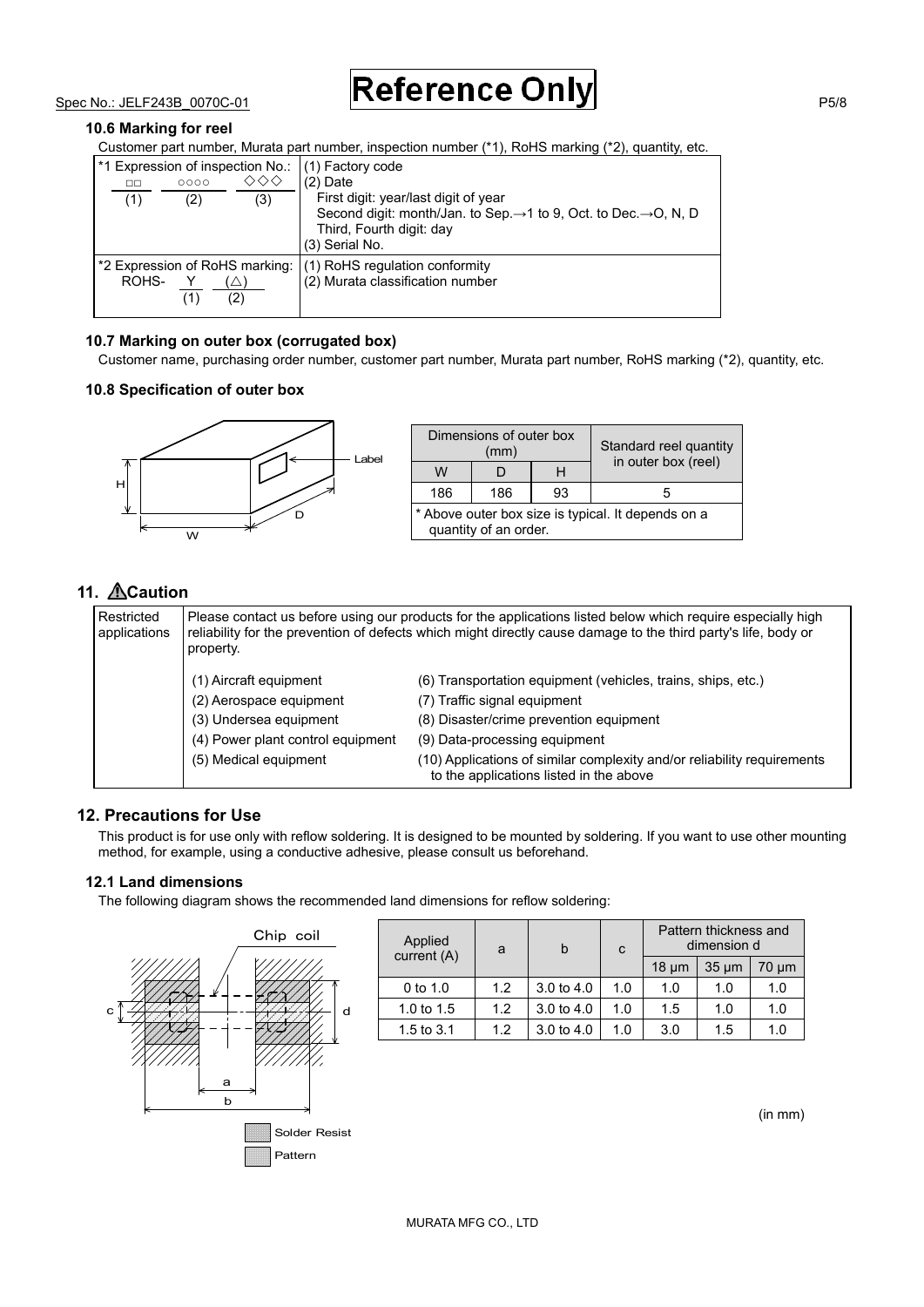$Spec No.: JELF243B 0070C-01$  Reference Only

#### **12.2 Flux and solder used**

| Flux   | l • Use a rosin-based flux.<br>$\cdot$ Do not use a highly acidic flux with a halide content exceeding 0.2(wt)% (chlorine conversion value).<br>. Do not use a water-soluble flux. |
|--------|------------------------------------------------------------------------------------------------------------------------------------------------------------------------------------|
| Solder | l • Use Sn-3.0Aq-0.5Cu solder.<br>• Standard thickness of solder paste: 100 um to 150 um                                                                                           |

If you want to use a flux other than the above, please consult our technical department.

#### **12.3 Soldering conditions (reflow)**

• Pre-heating should be in such a way that the temperature difference between solder and product surface is limited to 150°C max.

Cooling into solvent after soldering also should be in such a way that the temperature difference is limited to 100°C max. Insufficient pre-heating may cause cracks on the product, resulting in the deterioration of product quality.

• Standard soldering profile and the limit soldering profile is as follows.

The excessive limit soldering conditions may cause leaching of the electrode and/or resulting in the deterioration of product quality.



|                         | Standard profile                     | Limit profile                   |  |
|-------------------------|--------------------------------------|---------------------------------|--|
| Pre-heating             | 150°C to 180°C/90 s±30 s             | 150°C to 180°C/90 s $\pm$ 30 s  |  |
| Heating                 | Above $220^{\circ}$ C/30 s to 60 s   | Above $230^{\circ}$ C/60 s max. |  |
| Peak temperature        | $245^{\circ}$ C $\pm$ 3 $^{\circ}$ C | $260^{\circ}$ C/10 s            |  |
| Number of reflow cycles | 2 times                              | 2 times                         |  |

#### **12.4 Reworking with soldering iron**

The following requirements must be met to rework a soldered product using a soldering iron.

| <b>Item</b>                                                                       | Requirement          |  |
|-----------------------------------------------------------------------------------|----------------------|--|
| Pre-heating                                                                       | 150°C/approx. 1 min  |  |
| Tip temperature of soldering iron                                                 | $350^{\circ}$ C max. |  |
| Power consumption of soldering iron                                               | 80 W max.            |  |
| Tip diameter of soldering iron                                                    | ø3 mm max.           |  |
| Soldering time                                                                    | $3 s (+1 s, -0 s)$   |  |
| Number of reworking operations                                                    | 2 times max.         |  |
| * Avoid a direct contact of the tip of the soldering iron with the product Such a |                      |  |

oldering iron with the pr direction contact may cause cracks in the ceramic body due to thermal shock.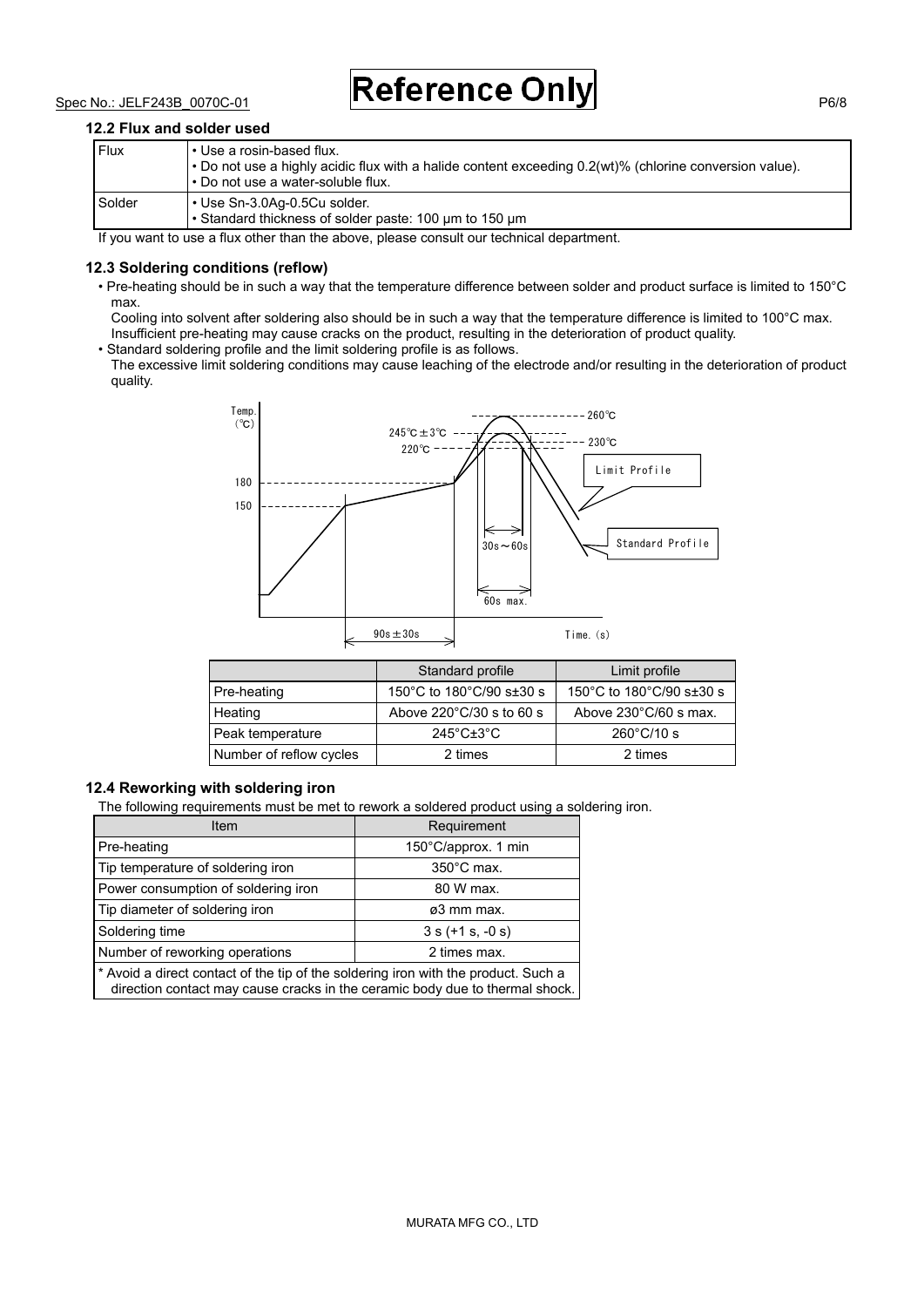Spec No.: JELF243B\_0070C-01 **Reference Only** 

#### **12.5 Solder volume**

Solder shall be used not to be exceeded the upper limits as shown below.



An increased solder volume increases mechanical stress on the product. Exceeding solder volume may cause the failure of mechanical or electrical performance.

#### **12.6 Product's location**

The following shall be considered when designing and laying out PCBs.

(1) PCB shall be designed so that products are not subject to mechanical stress due to warping the board. [Products direction]

Products shall be located in the sideways direction (length: a < b) to the mechanical stress.



(2) Components location on PCB separation

It is effective to implement the following measures, to reduce stress in separating the board.

It is best to implement all of the following three measures; however, implement as many measures as possible to reduce stress.

Stress level

| Contents of measures                                                                          | Stress le         |
|-----------------------------------------------------------------------------------------------|-------------------|
| (1) Turn the mounting direction of the component parallel to the<br>board separation surface. | $A > D^{\dagger}$ |
| (2) Add slits in the board separation part.                                                   | A > R             |
| (3) Keep the mounting position of the component away from the                                 |                   |

board separation surface.<br>board separation surface. \*1 A > D is valid when stress is added vertically to the perforation as with hand separation. If a cutting disc is used, stress will be diagonal to the PCB, therefore  $A > D$  is invalid.



(3) Mounting components near screw holes

When a component is mounted near a screw hole, it may be affected by the board deflection that occurs during the tightening of the screw.

Mount the component in a position as far away from the screw holes as possible.